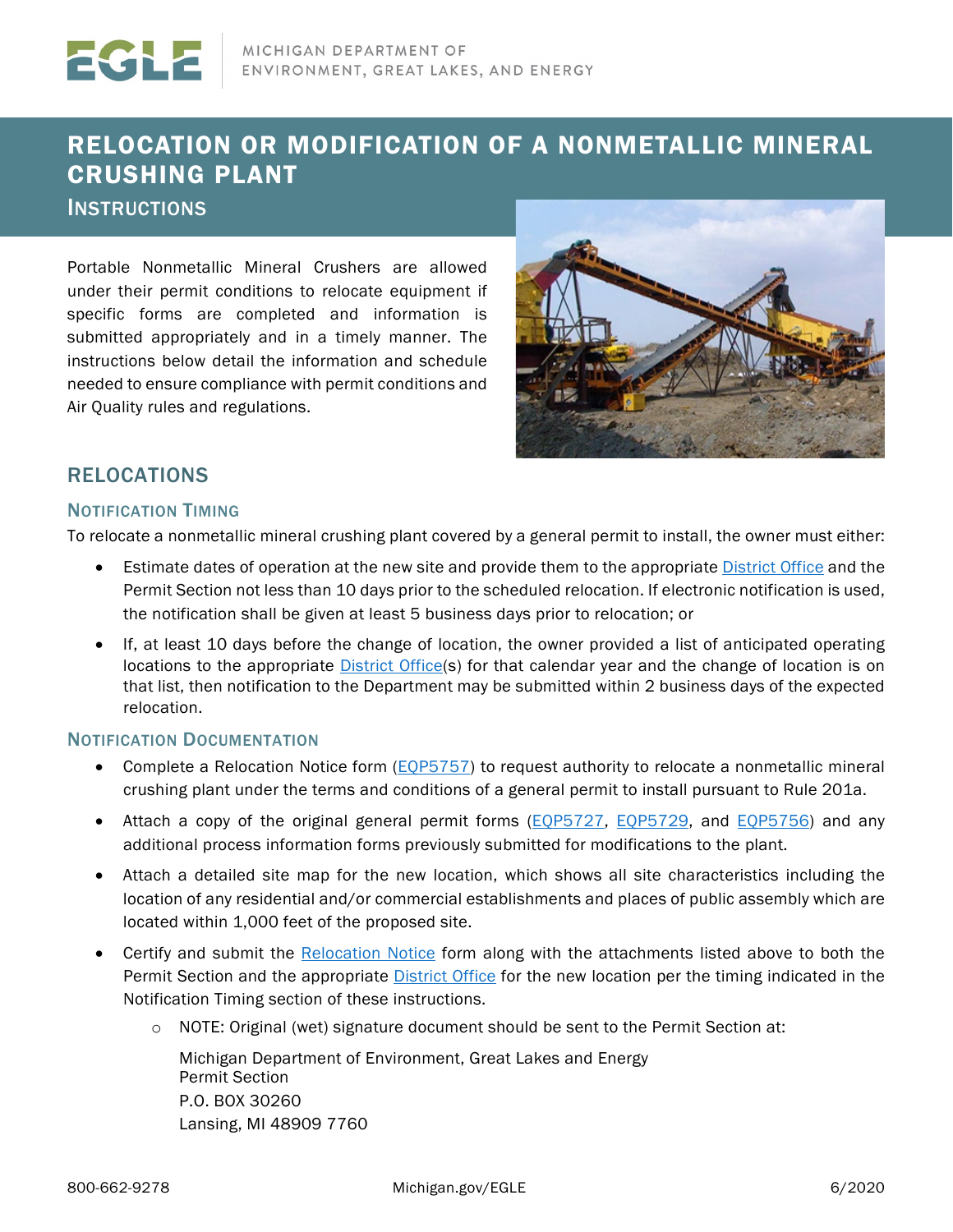### MODIFICATIONS

A source may replace or modify equipment at the nonmetallic mineral crushing plant, or any portion of the process, including control equipment if compliance with the terms and conditions of the general permit continues. To modify an existing General Permit:

- Complete a new Process Information Form [\(EQP5756\)](https://www.michigan.gov/documents/deq/deq-aqd-pti-crusher_modification_356466_7.pdf). Clearly describe and identify all existing, new or additional equipment on the form. Certify and submit it to both the Permit Section and the [District](#page-2-0) [Office](#page-2-0) a minimum of 10 days before the equipment is replaced or modified.
- Notify the AQD [District Office](https://www.michigan.gov/documents/deq/deq-aqd-rop-district_table_530409_7.pdf) of the actual date of initial startup, within 15 days after startup of any new or additional equipment.
- Comply with the testing requirements of the NSPS. Schedule and test all new or additional equipment that is subject to the federal [New Source Performance Standards \(NSPS\) Subpart OOO](https://www.epa.gov/stationary-sources-air-pollution/nonmetallic-mineral-processing-new-source-performance-standards) which has not been previously tested.
- Continue to meet all general permit to install applicability criteria after the replacement or modification is complete.
- Keep records of the dates of all equipment replacements or modifications, including a description of the activity.

### QUESTIONS ABOUT RELOCATIONS OR MODIFICATIONS

If you have questions about relocations or modifications, you should contact your [District Office](#page-2-0) and speak to the inspector for your plant. If you have questions about permitting a new plant, contact the Permit Section.

For other air quality related questions, contact the Environmental [Assistance Center](mailto:EGLE-Assist@Michigan.gov?subject=Mineral%20Crusher%20Relocation%20or%20Modification) at 800-662-9278 and ask to speak to an Air Quality Specialist.

EGLE does not discriminate on the basis of race, sex, religion, age, national origin, color, marital status, disability, political beliefs, height, weight, genetic information, or sexual orientation in the administration of any of its programs or activities, and prohibits intimidation and retaliation, as required by applicable laws and regulations.